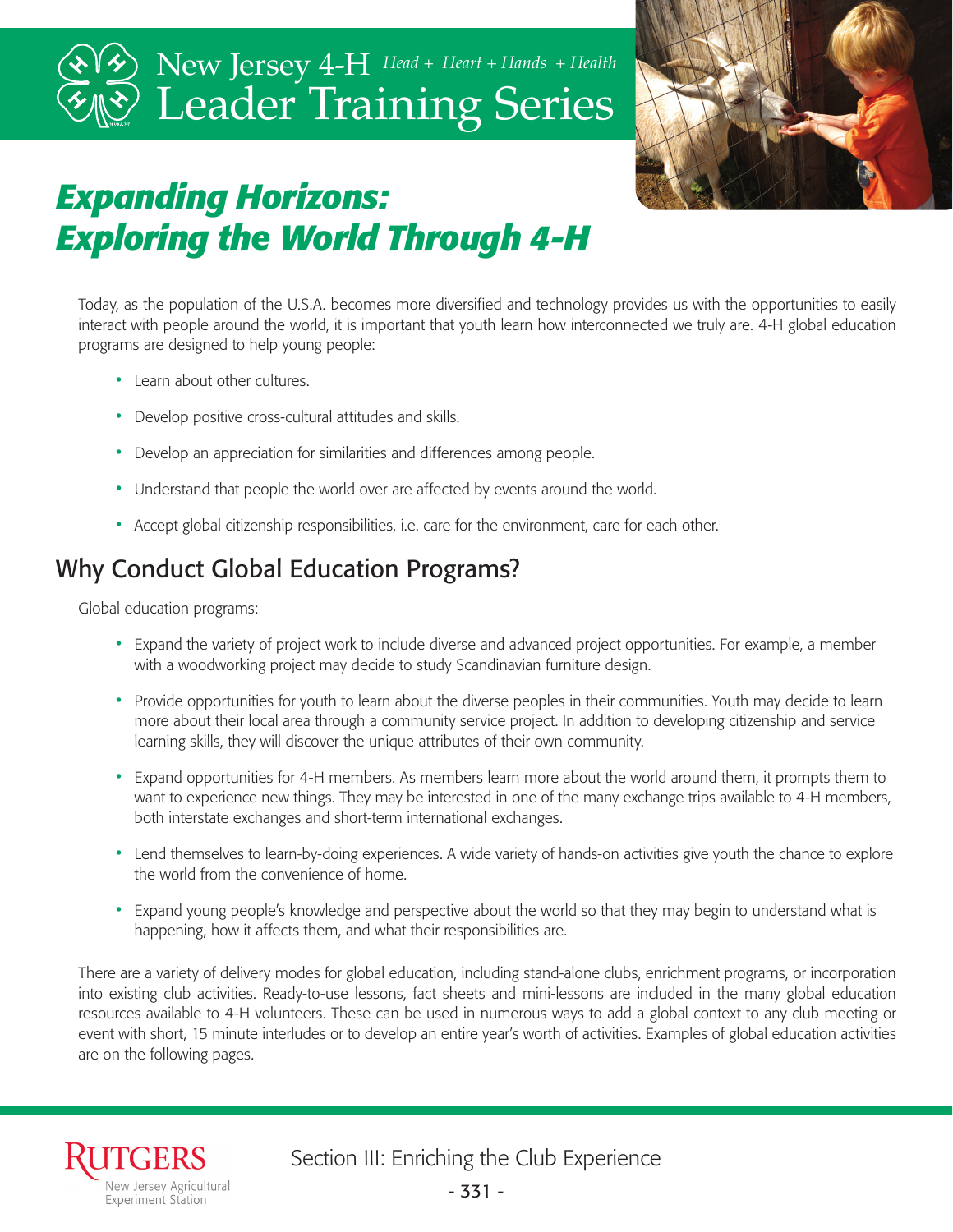

## Activities to Try with Your Club

### Finding the World in your State and Community

Materials needed: state or local maps and world maps. In small groups, examine a state or city map to identify names of towns, rivers, etc. that may have an origin in another country. On a world map, find the namesake (town, river, or landmark) in the other country. Discuss the history of that area.

#### World Leaders

Use magazines, newspapers, the Internet, and other media to help youth develop an interest in current events. Find pictures and articles of the world's leaders and other famous people. Play a game by matching names with faces.

#### Emphasize a Particular Country

- Learn everything you can about a particular country.
- After studying that country, invite someone to share experiences about a country where they have lived or where their ancestors have lived.
- Together prepare a meal representing that country.
- Develop a culture kit about a country that shares information about: clothing, culture, education, food, language, occupations, shelter, weather, etc.

#### Language Match

Participants are to match a greeting or phase with the appropriate language (and possible countries). These are easy to research on the Internet. Here are some examples:

| Hello              | English        | <b>Great Britain</b> |
|--------------------|----------------|----------------------|
| Dumela             | Setswana       | <b>Botswana</b>      |
| <b>Bonjour</b>     | French         | France               |
| Ohayo Gozaimasu    | Japanese       | Japan                |
| <b>Buenos Dias</b> | Spanish        | <b>Mexico</b>        |
| Bounjourno         | <b>Italian</b> | Italy                |
| Saloum             | Persian        | Iran                 |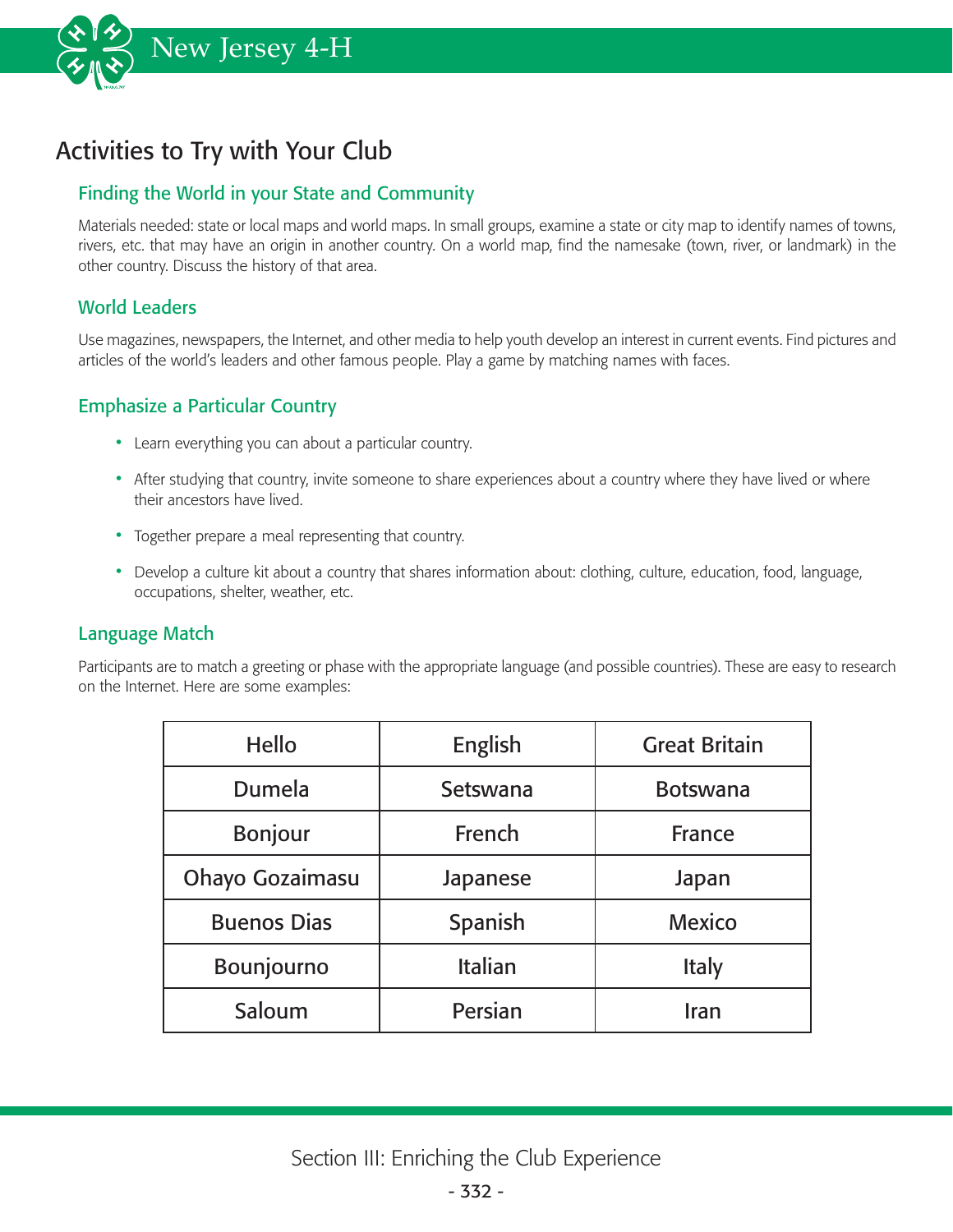

#### We're All Special

To help young people view each person in a group as an individual, introduce participants to a potato with which they must become "friends" and learn to identify its unique characteristics. Discussion can center around generalizations and how a lack of information about people who are different from us can lead to misconceptions and prejudice.

#### Global Connections

Explore our daily connection with items from around the world and promote an awareness of the interdependence of our world. Participants are amazed at the number of countries with which they come in contact each day through clothing, food, and technology.

#### Global Networking

Create a club page on a social network website and meet and learn from youth around the world. Find out what it is like for youth to live in other countries; what's important to them; and what they do for sports, hobbies, and school. Cross-cultural connection will expand knowledge and interest in the world around them.

#### Explore Global Concerns Related to:

- Hunger
- Environment
- Energy
- Health
- Violence
- Drug Abuse

Invite people such as water sanitation engineers, nutritionists, game wardens, or representatives of environmental action groups to talk abut global concerns.

#### Local History Search

Interview older residents, check records at courthouses and libraries, tape conversations, visit cemeteries (make rubbings of old gravestones to record information).

### Family History

Encourage members to explore their own family history by tracing their roots through preceding generations. What ethnic/ cultural backgrounds can be identified?